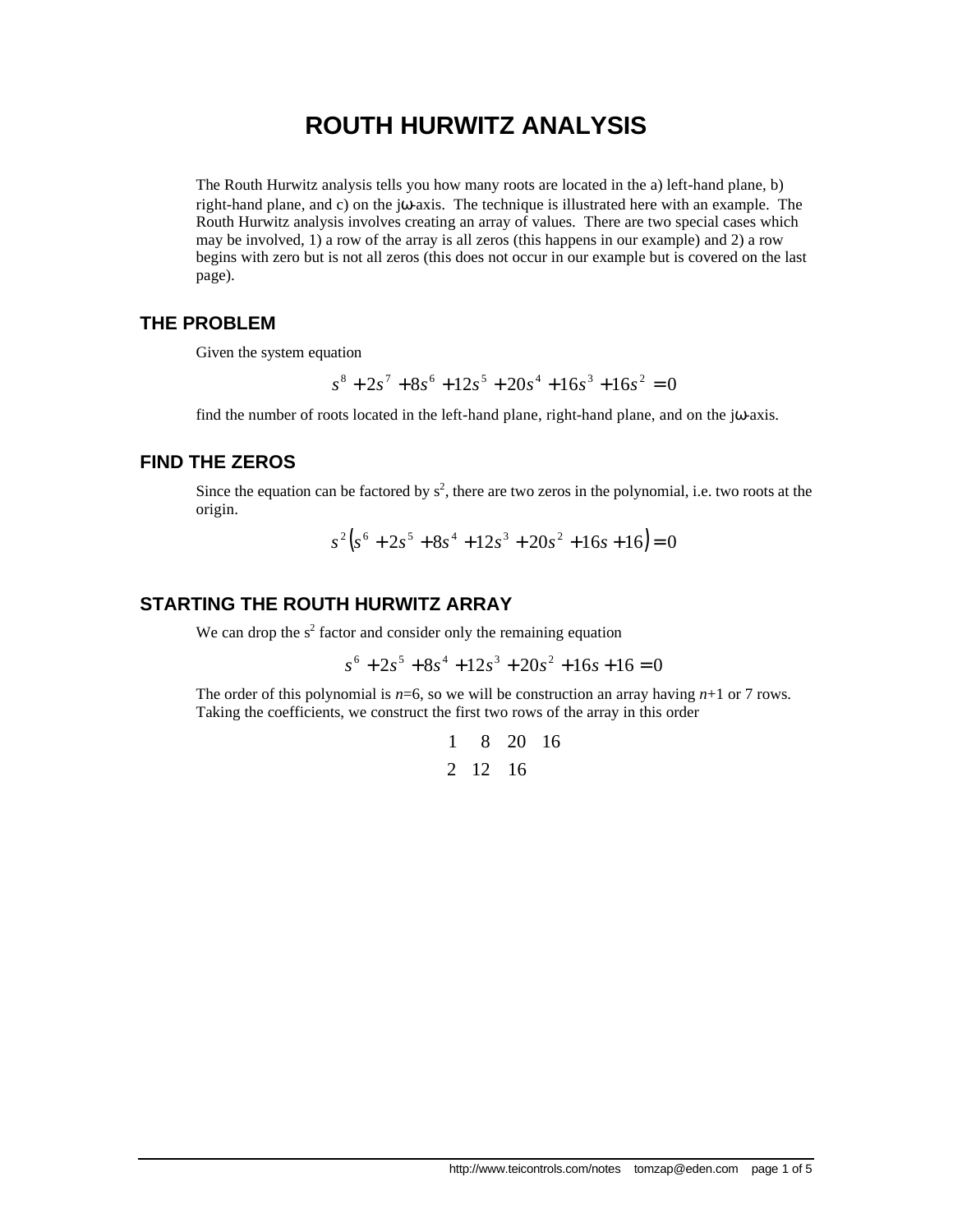#### **THE NEXT ROWS OF THE ROUTH HURWITZ ARRAY**

| Subsequently, each new row is<br>derived from the two rows<br>immediately above it, which I will<br>call the <i>working rows</i> . The first<br>column of the $2\times 2$ matrix in our<br>expressions is always the first column<br>of the two working rows of the Routh<br>Hurwitz array. The remaining<br>column is the column of the working<br>rows just to the right of the position<br>of the unknown. The denominator of<br>the expression is the first number of<br>the lower of the two working rows. |  | 8 | 20 | $ 2\rangle$<br>16 |
|-----------------------------------------------------------------------------------------------------------------------------------------------------------------------------------------------------------------------------------------------------------------------------------------------------------------------------------------------------------------------------------------------------------------------------------------------------------------------------------------------------------------|--|---|----|-------------------|
| So now we have                                                                                                                                                                                                                                                                                                                                                                                                                                                                                                  |  |   |    |                   |

#### **SPECIAL CASE #1: WHEN A ROW IS ALL ZEROS**

| For the fourth row | $\mathbf{1}$ |                   | 8 20 16   | 12                                                                               |
|--------------------|--------------|-------------------|-----------|----------------------------------------------------------------------------------|
|                    |              |                   | 2 12 16 0 | 12<br>$\overline{2}$                                                             |
|                    |              |                   | 2 12 16 0 | $C_{1}$<br>◠                                                                     |
|                    |              | $c_1$ $c_2$ $c_3$ |           | 16<br>2<br>16<br>$\overline{2}$<br>c <sub>2</sub><br>$\overline{2}$<br>$c_3 = 0$ |
| and we have        |              |                   | 1 8 20 16 |                                                                                  |
|                    |              |                   | 2 12 16 0 |                                                                                  |
|                    |              |                   | 2 12 16 0 |                                                                                  |
|                    | $\theta$     | $\theta$          | $\theta$  |                                                                                  |

2 12 16 0

2 12 16

We take elements of the last non-zero row and form an **auxiliary equation**:

$$
2s^{(n+1-K)-0} + 12s^{(n+1-K)-2} + 16s^{(n+1-K)-4} = 0
$$

where  $n$  is the order of the polynomial (6 in this case), and  $K$  is the row number of the row just above the 0s, from which these values are taken (3 in this case). Note the pattern of subtracting nothing from the first exponent, subtracting 2 from the second, and subtracting 4 from the third, etc. So the auxiliary equation becomes

$$
2s^4 + 12s^2 + 16 = 0
$$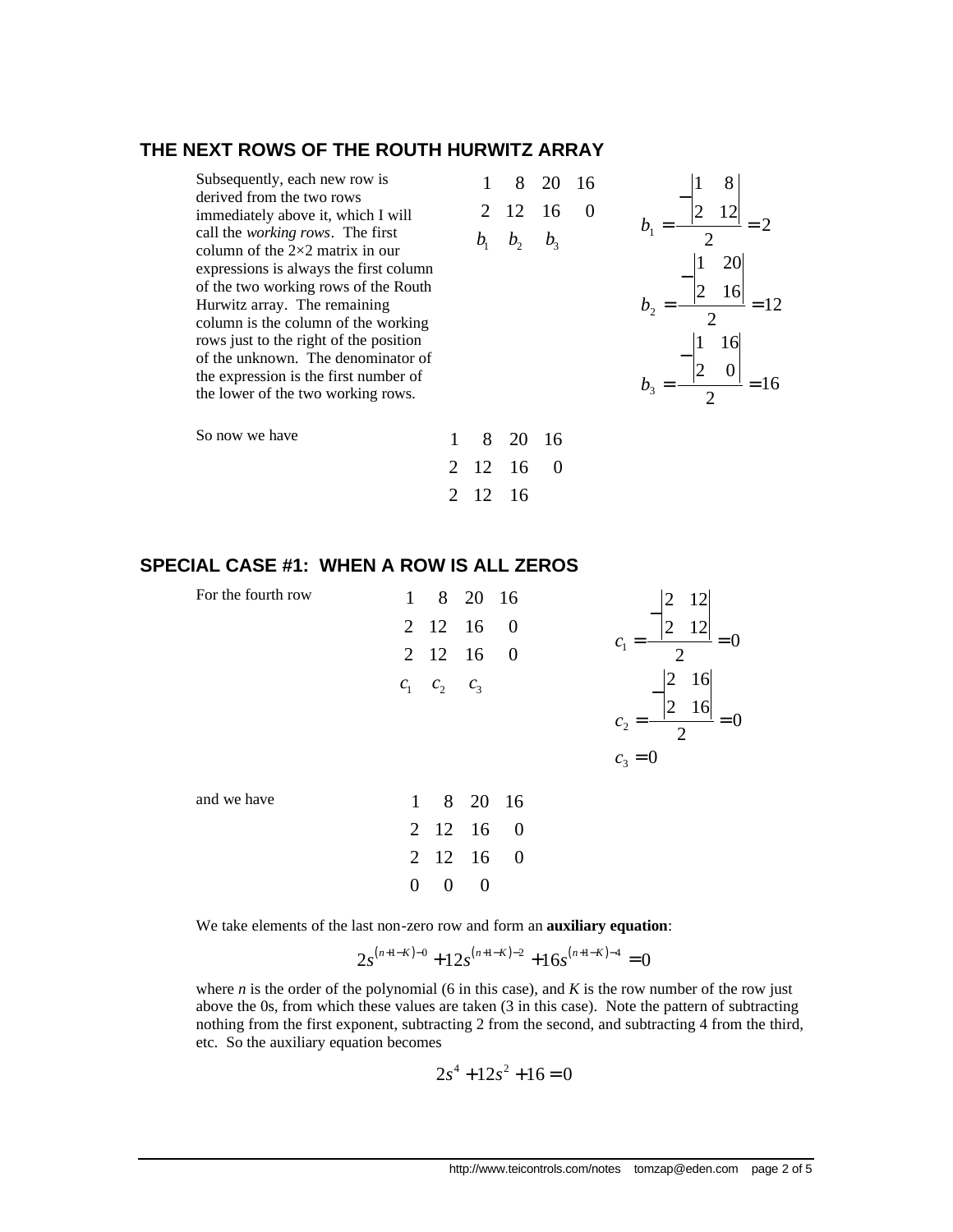Now we take the derivative with respect to *s*

$$
\frac{d}{ds}\left(2s^4 + 12s^2 + 16\right) = 8s^3 + 24s + 0
$$

We replace row 4 with these new coefficients

| 1 |           | 8 20 16           |   |
|---|-----------|-------------------|---|
|   | 2 12 16 0 |                   |   |
|   | 2 12 16   |                   | 0 |
|   | 8 24      | $\mathbf{\Omega}$ |   |

## **THE FIFTH ROW**

| For the fifth row | $\mathbf{1}$   |                   | 8 20 16          |                  | $\overline{2}$<br>12                |
|-------------------|----------------|-------------------|------------------|------------------|-------------------------------------|
|                   |                | 2 12 16           |                  | $\theta$         | $\overline{8}$<br>24                |
|                   | $\overline{2}$ | 12                | -16              | $\boldsymbol{0}$ | 6<br>$a_{1}$<br>8                   |
|                   |                | 8 24              | $\overline{0}$   | $\boldsymbol{0}$ | 16<br>$\overline{2}$                |
|                   |                | $d_1$ $d_2$ $d_3$ |                  |                  | $\overline{8}$<br>0<br>$a_{2}$<br>8 |
|                   |                |                   |                  |                  | $d_3 = 0$                           |
| So we have        | $\mathbf{1}$   |                   | 8 20 16          |                  |                                     |
|                   |                | 2 12 16           |                  | $\overline{0}$   |                                     |
|                   | $\overline{2}$ | 12                | 16               | $\boldsymbol{0}$ |                                     |
|                   | 8              | 24                | $\boldsymbol{0}$ | $\boldsymbol{0}$ |                                     |
|                   | 6              | 16                | $\boldsymbol{0}$ |                  |                                     |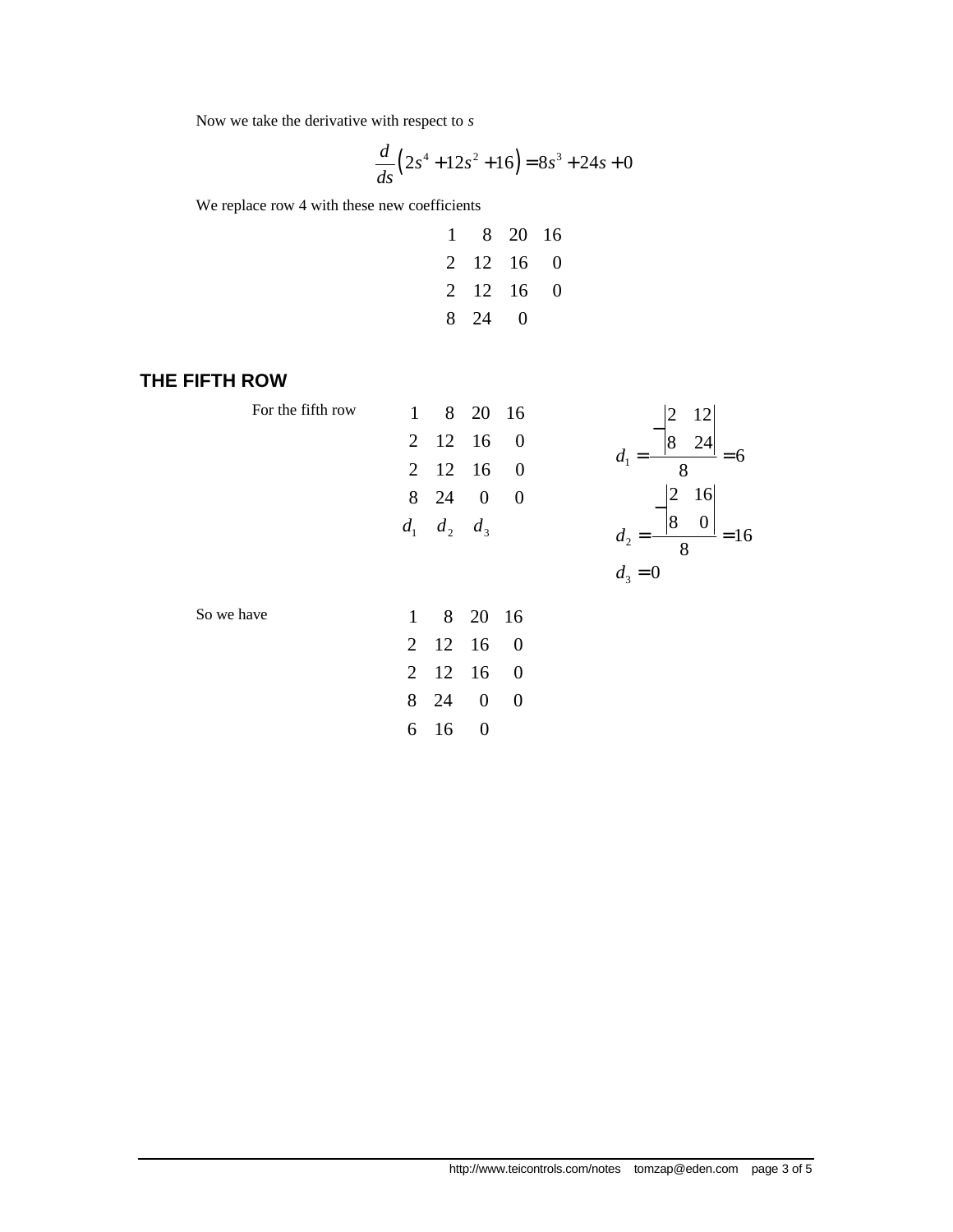# **THE SIXTH ROW**

| For the sixth row | $1 \quad$ |                   | 8 20 16          |                |  |
|-------------------|-----------|-------------------|------------------|----------------|--|
|                   |           | 2 12 16           |                  | $\overline{0}$ |  |
|                   |           | $2 \t12 \t16 \t0$ |                  |                |  |
|                   |           | 8 24 0            |                  | $\overline{0}$ |  |
|                   |           | 6 16 0            |                  | $\overline{0}$ |  |
|                   |           | $e_1$ $e_2$ $e_3$ |                  |                |  |
| So we have        |           | 1 8 20 16         |                  |                |  |
|                   |           | 2 12 16           |                  | $\sim 0$       |  |
|                   |           | 2 12 16           |                  | $\overline{0}$ |  |
|                   | 8         | 24                | $\overline{0}$   | $\overline{0}$ |  |
|                   | 6         | 16                | $\boldsymbol{0}$ | 0              |  |
|                   | 2.667     | 0                 | 0                |                |  |

# **THE SEVENTH ROW**

| For the seventh row | 1              | 8                | 20 16            |                  | 16<br>6                   |
|---------------------|----------------|------------------|------------------|------------------|---------------------------|
|                     | $\overline{2}$ | 12               | 16               | $\boldsymbol{0}$ | 2.667<br>$\boldsymbol{0}$ |
|                     | $\overline{2}$ | 12               | 16               | $\boldsymbol{0}$ | $=16$<br>$f_1$<br>2.667   |
|                     |                | 8 24             | $\boldsymbol{0}$ | $\boldsymbol{0}$ | $f_2 = 0$                 |
|                     | 6              | 16               | $\boldsymbol{0}$ | $\boldsymbol{0}$ |                           |
|                     | 2.667          | $\boldsymbol{0}$ | $\boldsymbol{0}$ | $\boldsymbol{0}$ |                           |
|                     | $f_1$          | f <sub>2</sub>   |                  |                  |                           |
| So we have          | $\mathbf{1}$   | 8                | 20 16            |                  |                           |
|                     | 2              | 12               | 16               | $\boldsymbol{0}$ |                           |
|                     | $\overline{2}$ | 12               | 16               | $\boldsymbol{0}$ |                           |
|                     | 8              | 24               | $\boldsymbol{0}$ | $\boldsymbol{0}$ |                           |
|                     | 6              | 16               | $\boldsymbol{0}$ | $\boldsymbol{0}$ |                           |
|                     | 2.667          | $\boldsymbol{0}$ | $\boldsymbol{0}$ | $\boldsymbol{0}$ |                           |
|                     | 16             | $\boldsymbol{0}$ | $\boldsymbol{0}$ | $\boldsymbol{0}$ |                           |

We now have the required *n*+1 rows.

1

 $e_2 = 0$  $e_3 = 0$ 

*e*

6

 $=\frac{|8+10|}{2}=$ 

−

2.667